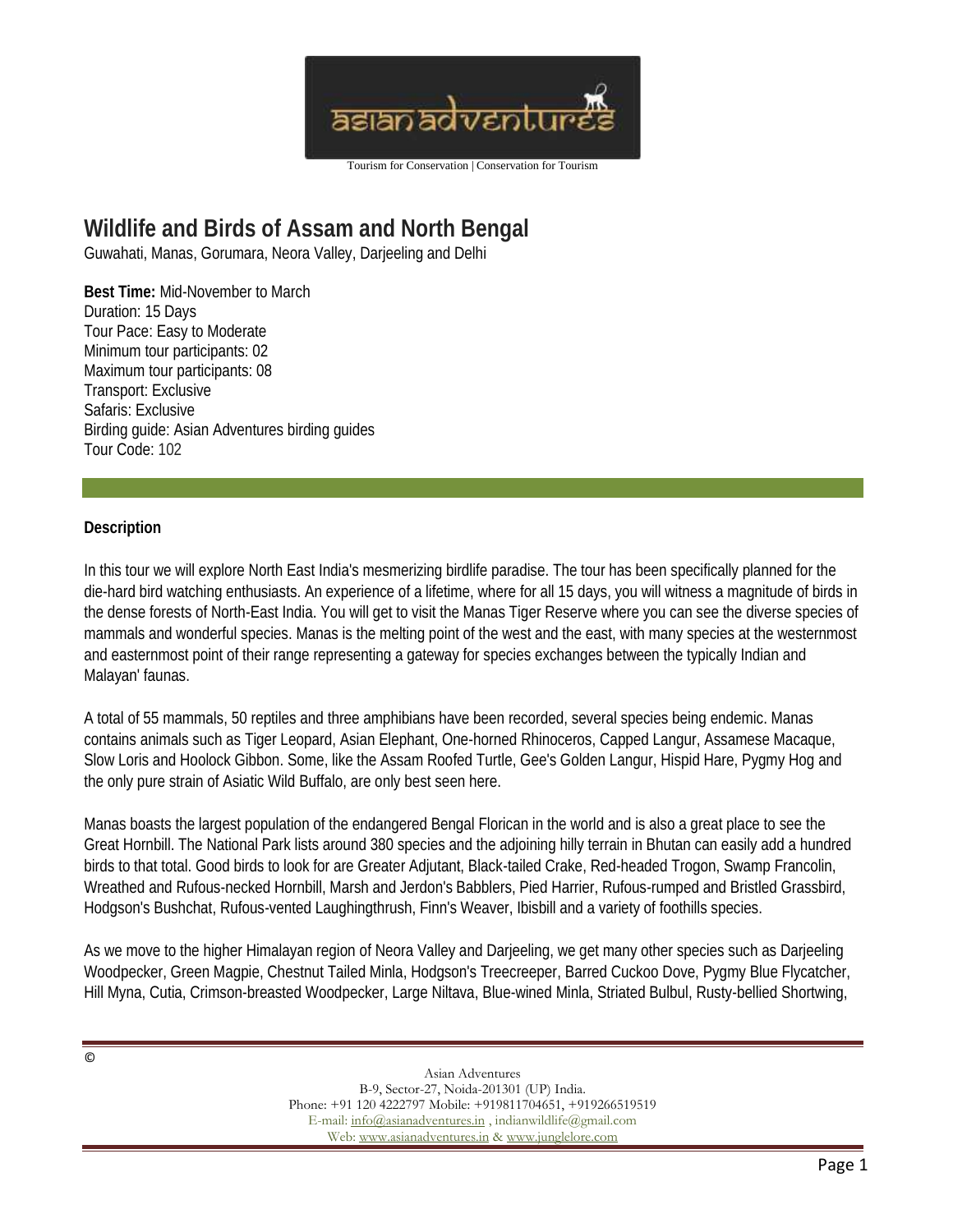

Blue-fronted Robin, Blue-winged and Black-faced Laughing Thrush. Others are Satyr Tragopan, Broad-billed Warbler, Yellow-throated Fulvetta, Rufous-throated Wren Babbler, Grey-sided Laughingthrush, Scarlet Finch and many more rarities.

Our North East bird watching holiday packages will leave you enthralled and wanting for more.

**Itinerary overview**

Day 01: Arrive Delhi Day 02: Delhi to Guwahati Day 03: Guwahati to Manas Day 04: Manas Tiger Reserve Day 05: Manas Tiger Reserve Day 06: Manas Tiger Reserve Day 07: Manas Tiger Reserve Day 08: Manas to Gorumara Day 09: Gorumara to Lava (Neora Valley) Day 10: Lava / Neora Valley Day 11: Lava / Neora Valley Day 12: Neora Valley to Darjeeling Day 13: Darjeeling Day 14: Darjeeling to Bagdogra to New Delhi Day 15: Delhi to Departure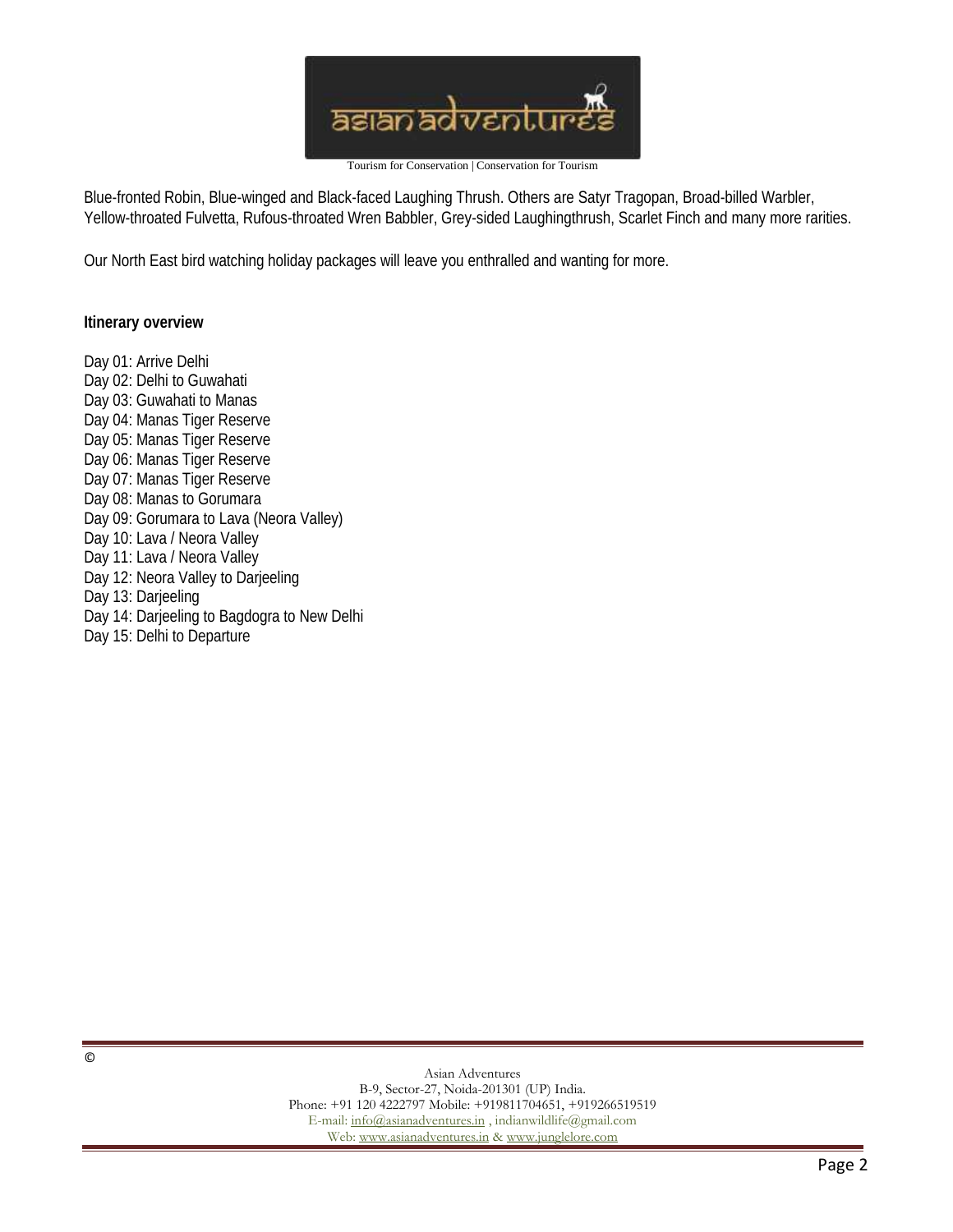

**Know where you are headed in India!**



**Connect with us today.** Twitter **|** Facebook **|** Website **|** Instagram **|** LinkedIn **|** Email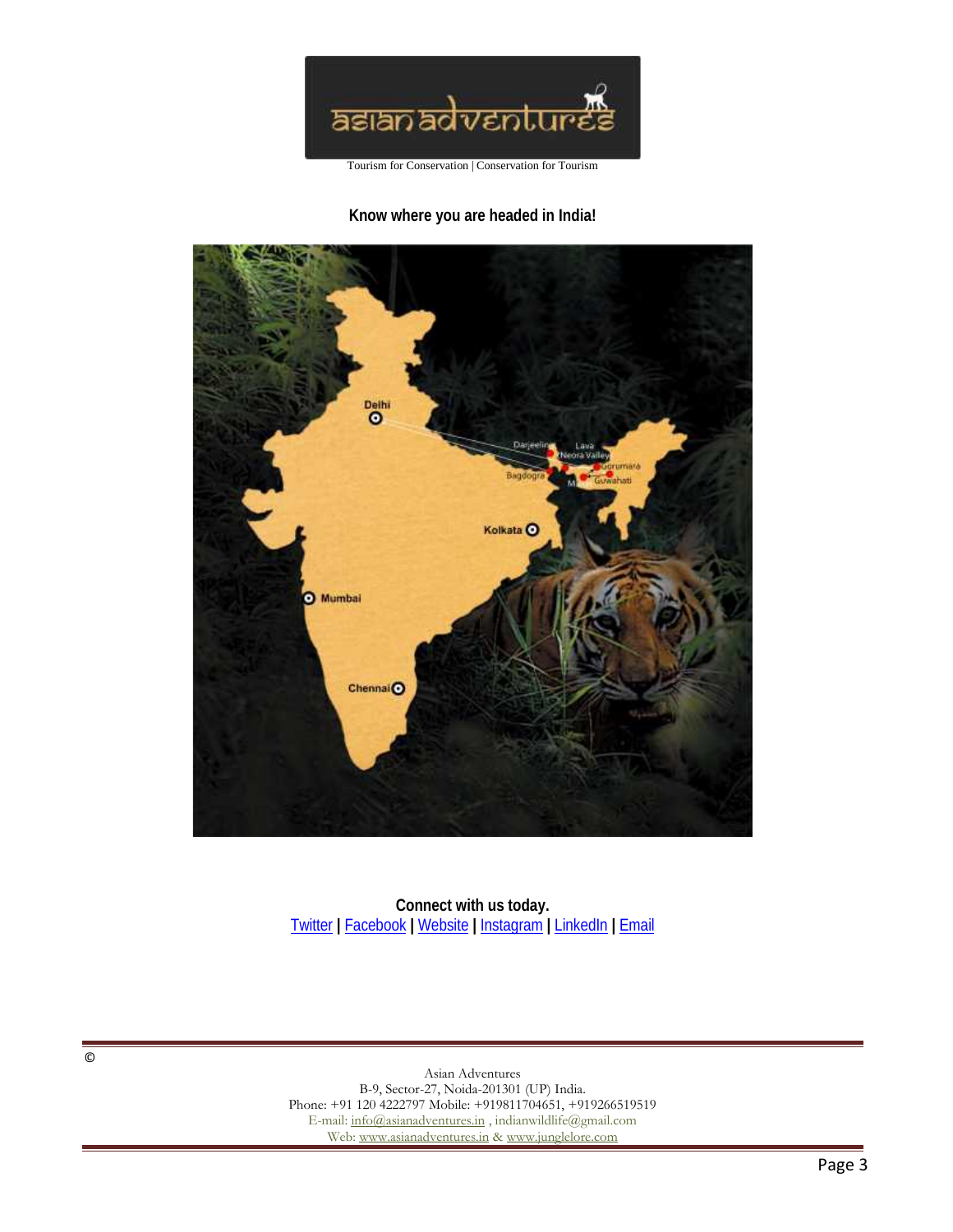

## **Highlights**

- A large variety of North Eastern birds
- Quaint lodges
- Sightseeing of architectural and cultural heritage sites
- Farm fresh regional cuisine
- Serious birding and wildlife viewing
- A glimpse into the culture and lifestyle of lesser explored North East

## **ITINERARY**

**Day 01: Arrive Delhi** *Meals: on own Accommodation: Hotel Shanti Palace or similar*

Arrive Delhi in the evening. You will be met and transferred to the hotel. Overnight stay.



**Day 02: Delhi to Sultanpur to Guwahati** *Meals: Breakfast Accommodation: Radisson Blu or similar*

Morning birding excursion to Sultanpur Bird Sanctuary (closed on every Tuesday). Return to the hotel at 1100 hrs. Check-out and transfer to Delhi airport to connect afternoon flight to Guwahati. Arrive Guwahati in the evening. You will be met and transferred to. Overnight stay.

**Day 03: Guwahati to Manas** *Meals: Breakfast Accommodation: Musa Jungle Retreat.*

Morning check-out at 0600 hrs. Full morning at Deepor Beel, afternoon drive to Basbari, the Central Range in Manas (about 4 hours' drive) Tiger Reserve. Arrive Manas in the evening. Check in at Overnight stay.



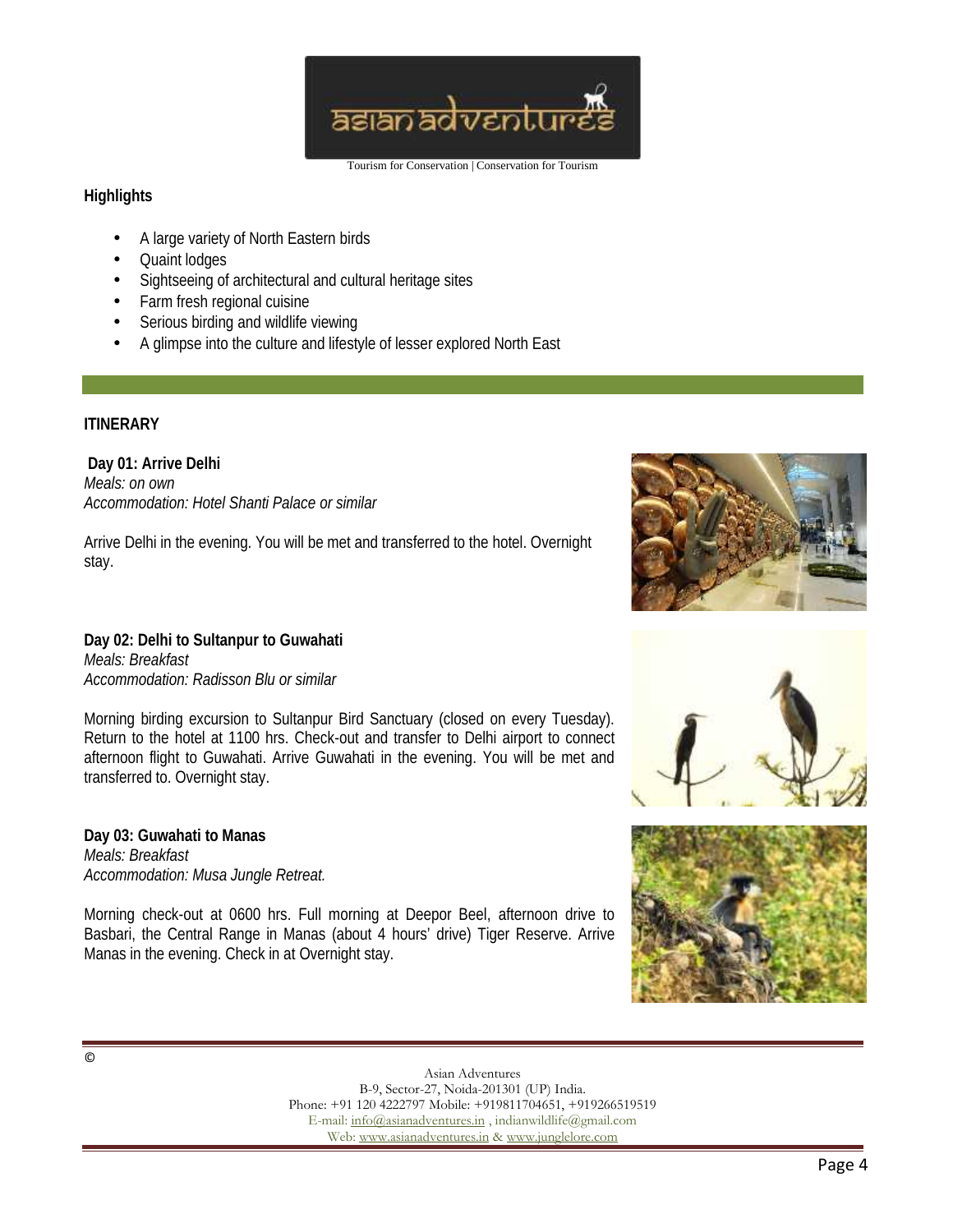

**Day 04, 05, 06 & 07: Manas Tiger Reserve** *Meals: Breakfast Accommodation: Musa Jungle Retreat*

Four more days in Manas Tiger Reserve. Overnight stay. We will have cars to be at our disposal throughout.

**Day 08: Manas to Gorumara (7-hour drive)** *Meals: Breakfast Accommodation: River wood Forest Retreat*

Morning transfer to Gorumara National Park stopping *en route* for Golden Langur & lunch. Afternoon game drive (if time permits). Overnight Stay

**Day 09: Gorumara to Lava (Neora Valley)** *Meals: Breakfast and dinner Accommodation: Neora Valley Jungle Camp.*

Drive out to Neora Valley stopping *en route* for bird watching. Overnight stay

**Day 10 & 11: Lava / Neora Valley** *Meals: Breakfast, lunch and dinner Accommodation: Neora Valley Jungle Camp*

Birding in and around Lava & Neora. Overnight stay.







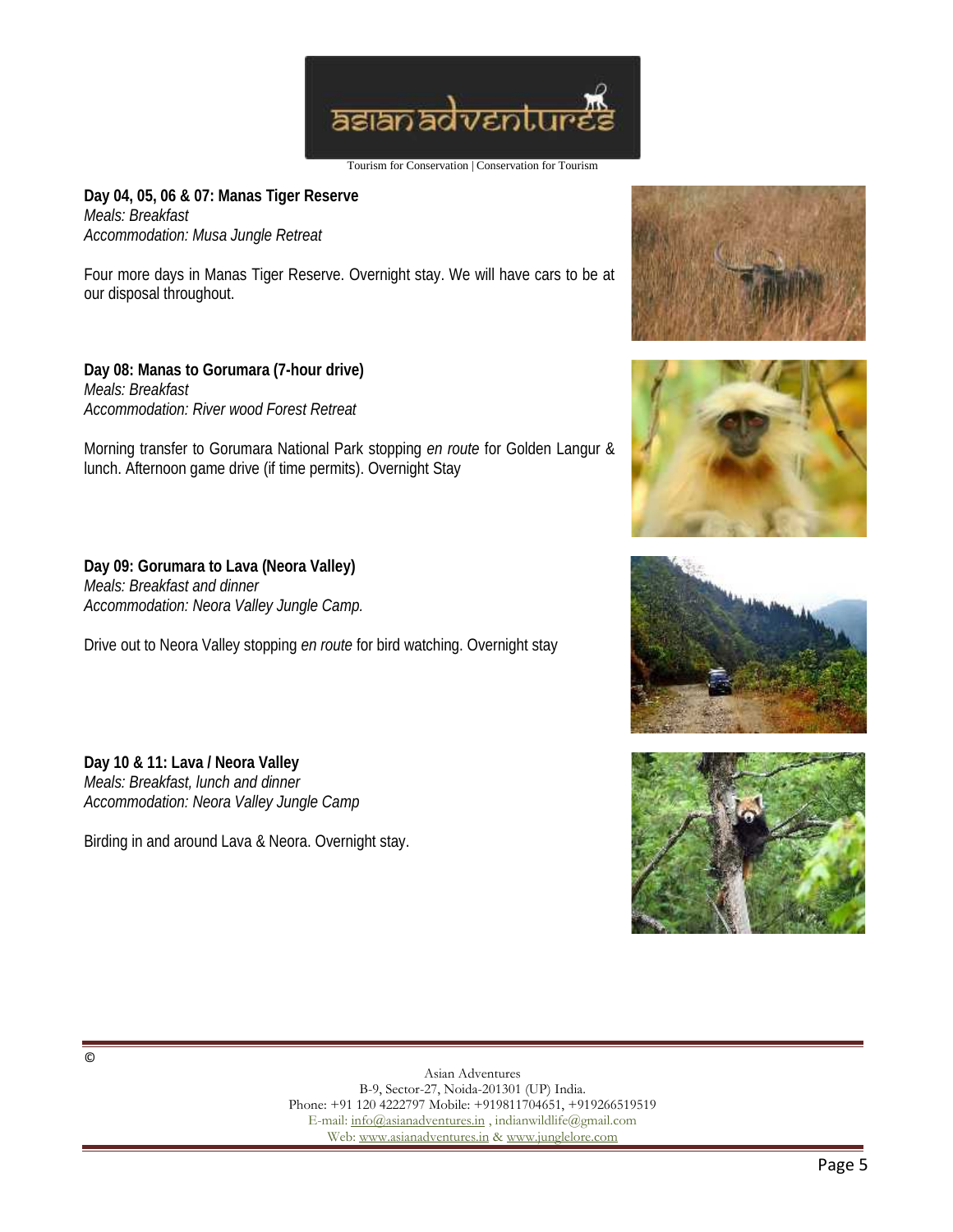

**Day 12: Neora Valley to Darjeeling** *Meals: Breakfast and dinner Accommodation: Hotel Sterling or similar*

Transfer to Darjeeling with a short stop at Kalimpong. Check in at the hotel. Overnight stay.

**Day 13: Darjeeling** *Meals: Breakfast and dinner Accommodation: Hotel Sterling or similar*

Morning sun rise trip to Tiger Hill. Later Birding at Manebhanjan. Evening Toy train (last tourist train on the day, around 4 PM is preferred). Overnight stay

**Day 14: Darjeeling to Bag Dogra to New Delhi** *Meals: Breakfast Accommodation: Hotel Shanti Place*

Morning sightseeing in Darjeeling. Later, transfer to Bagdogra airport to connect flight to Delhi in the afternoon. Arrive Delhi in the evening. You will be met and transferred to overnight stay.

**Day 15: Delhi to Departure** *Meals: Breakfast Accommodation: None*

Morning transfer to Delhi airport to connect flight back to home. Tour ends.









**Connect with us today.** Twitter **|** Facebook **|** Website **|** Instagram **|** LinkedIn **|** Email

©